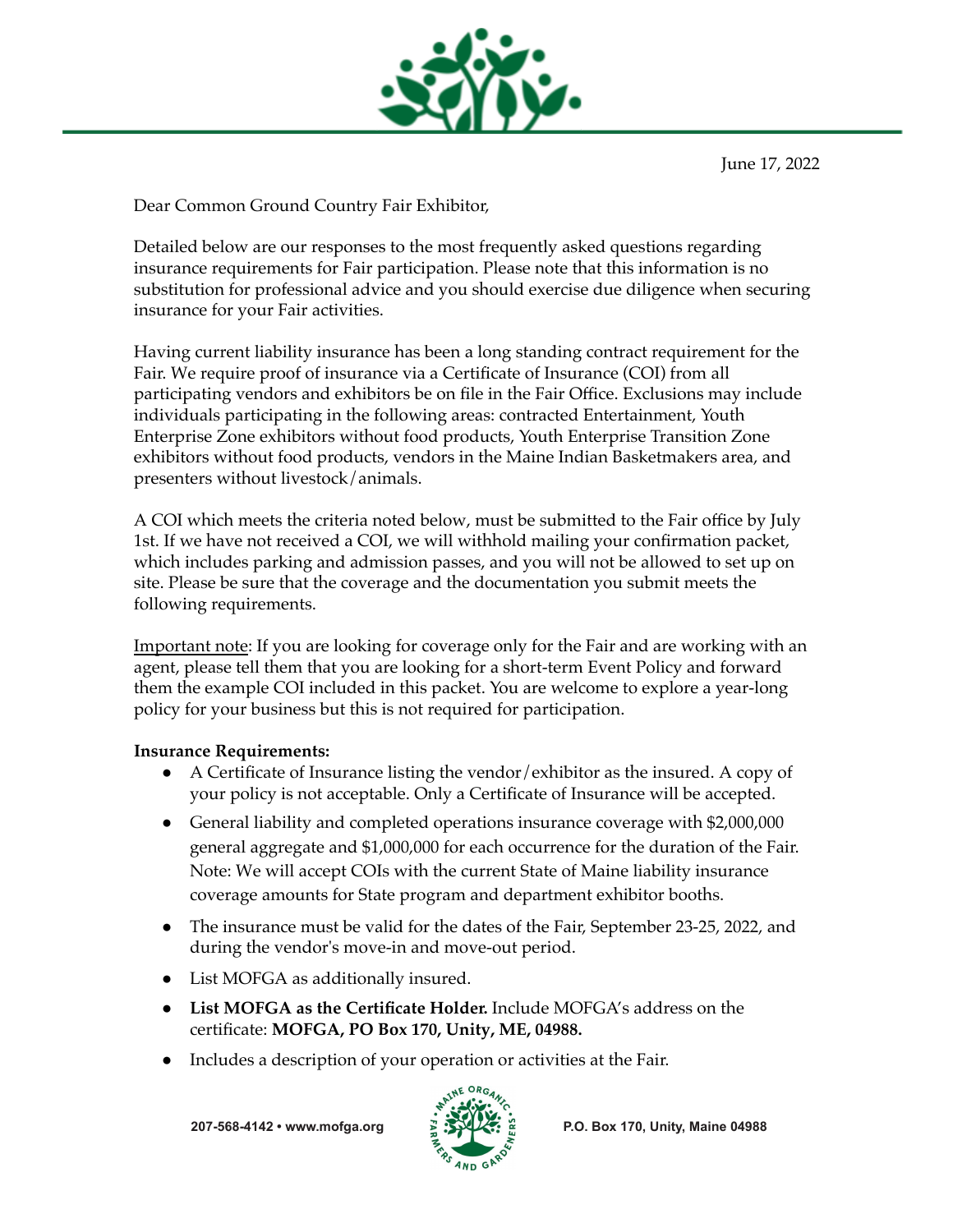

**You can find an example Certificate of Insurance with specifications for our Fair attached.**

## **Alternative Insurance Options:**

*This is not an exhaustive listing and does not imply endorsement. Please perform due diligence.*

- Livestock: Proof of membership in the Maine Association of Livestock Exhibitors (MALE) or New England Ox Teamsters serves as proof of insurance for most activities at any state fair. You can find more information at https://mainelivestockexhibitors.org/memberships/. Please send us a photocopy of the membership cards of anyone who will be working with your livestock as proof of insurance.
- If you currently do not have insurance that meets our requirements and only want a policy for the Fair, many insurance companies offer Event policies.
	- o F. L. Dean Insurance: Online application at [www.fdean.com](http://www.fdean.com)
		- For local assistance or questions with this application Kyes Insurance Agency: Contact, Bonnie Drummond - 207-474-9576
	- o Philadelphia Insurance: [www.phly.com/products/SpecialEventsIns.aspx](http://www.phly.com/products/SpecialEventsIns.aspx)
		- [Link to help sheet to assist you](https://drive.google.com/file/d/1fqjrbpExwXmJ84hlc9jwnZjmWaroRlz9/view?usp=sharing) in filling out the online application.
			- For local assistance or questions with this application Cross Insurance Agency: Contact, Dawn M. Fernandez - 207-808-5959, dawn.fernandez@crossagency.com

If you have any questions, you are welcome to contact the Fair office at commonground@mofga.org or by phone at 207-568-4142.

We are looking forward to seeing you at the 2022 Common Ground Country Fair.

Sincerely, Common Ground Country Fair Staff

April Boucher Fair Director

Meg Nadeau Fair Coordinator Wendy Watson Fair Food Liaison